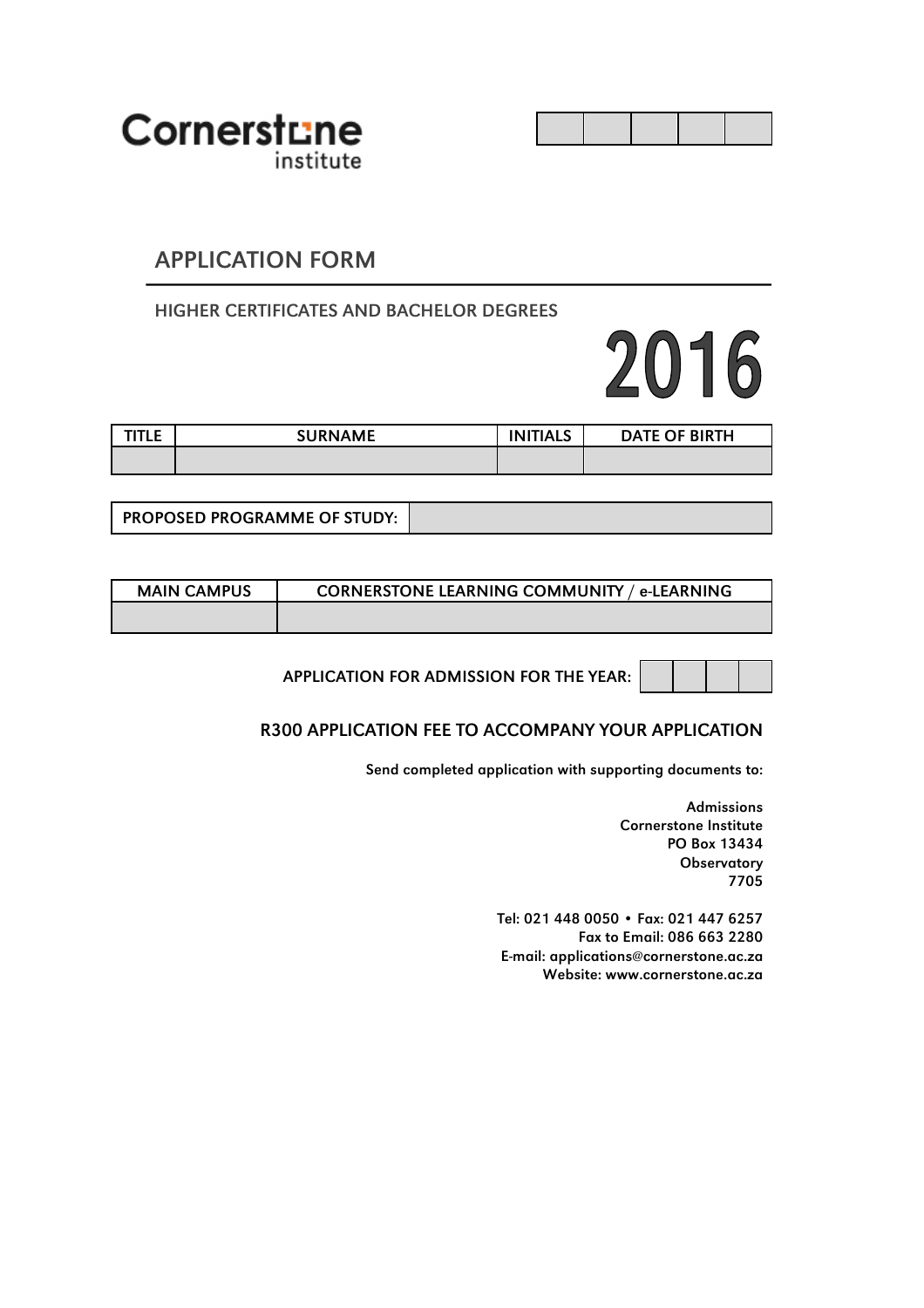## $\text{Corner}$

A. APPLICATION

|                                                                                                 | <b>APPLICANT'S BIOGRAPHICAL PARTICULARS</b><br>Previous Surname (if applicable): |                         |  |  |  |                  |  |                    |                      |                |                     |  |  |                                             |  |                     |  |  |  |                     |  |  |                  |  |
|-------------------------------------------------------------------------------------------------|----------------------------------------------------------------------------------|-------------------------|--|--|--|------------------|--|--------------------|----------------------|----------------|---------------------|--|--|---------------------------------------------|--|---------------------|--|--|--|---------------------|--|--|------------------|--|
| Surname                                                                                         |                                                                                  |                         |  |  |  |                  |  |                    |                      |                |                     |  |  |                                             |  |                     |  |  |  |                     |  |  |                  |  |
|                                                                                                 |                                                                                  |                         |  |  |  |                  |  |                    |                      |                |                     |  |  |                                             |  |                     |  |  |  |                     |  |  |                  |  |
| First name and middle names:                                                                    |                                                                                  |                         |  |  |  |                  |  |                    |                      |                |                     |  |  |                                             |  |                     |  |  |  |                     |  |  |                  |  |
|                                                                                                 |                                                                                  |                         |  |  |  |                  |  |                    |                      |                |                     |  |  |                                             |  |                     |  |  |  |                     |  |  |                  |  |
| Have you been registered at Cornerstone before? □Yes                                            |                                                                                  |                         |  |  |  |                  |  |                    |                      | $\square$ No   |                     |  |  |                                             |  |                     |  |  |  |                     |  |  |                  |  |
| If so, please state student number:                                                             |                                                                                  |                         |  |  |  |                  |  |                    |                      |                |                     |  |  |                                             |  |                     |  |  |  |                     |  |  |                  |  |
| Identity number:                                                                                |                                                                                  |                         |  |  |  |                  |  |                    |                      |                |                     |  |  | Alternate ID; Passport no; Refugee no; none |  |                     |  |  |  |                     |  |  |                  |  |
|                                                                                                 |                                                                                  |                         |  |  |  |                  |  |                    |                      |                |                     |  |  |                                             |  |                     |  |  |  |                     |  |  |                  |  |
| Date of Birth (YY/MM/DD):                                                                       |                                                                                  |                         |  |  |  | <b>Religion:</b> |  |                    |                      |                |                     |  |  |                                             |  |                     |  |  |  |                     |  |  |                  |  |
|                                                                                                 |                                                                                  |                         |  |  |  |                  |  |                    |                      |                |                     |  |  |                                             |  |                     |  |  |  |                     |  |  |                  |  |
| Title:                                                                                          |                                                                                  | <b>Marital Status:</b>  |  |  |  |                  |  |                    |                      | Home Language: |                     |  |  | Citizenship:                                |  |                     |  |  |  |                     |  |  |                  |  |
| $\square$ Mr                                                                                    |                                                                                  | $\Box$ Unmarried        |  |  |  |                  |  |                    | $\Box$ Afrikaans     |                |                     |  |  | $\Box$ SA $\Box$ Dual $\Box$ Other          |  |                     |  |  |  |                     |  |  |                  |  |
| $\Box$ Miss                                                                                     |                                                                                  | $\Box$ Married          |  |  |  |                  |  | $\square$ English  |                      |                |                     |  |  | $\Box$ Permanent Residence $\Box$ Unknown   |  |                     |  |  |  |                     |  |  |                  |  |
| $\square$ Mrs                                                                                   |                                                                                  | $\Box$ Other            |  |  |  |                  |  |                    | $\square$ isiNdebele |                |                     |  |  | Specify (if 'other'):                       |  |                     |  |  |  |                     |  |  |                  |  |
| $\square$ Dr                                                                                    |                                                                                  |                         |  |  |  |                  |  | $\square$ isiXhosa |                      |                |                     |  |  | Permit number (if foreign):                 |  |                     |  |  |  |                     |  |  |                  |  |
| $\Box$ Other                                                                                    |                                                                                  | <b>Equity Status</b>    |  |  |  |                  |  | $\square$ isiZulu  |                      |                |                     |  |  |                                             |  |                     |  |  |  |                     |  |  |                  |  |
|                                                                                                 |                                                                                  | for DHET stats only     |  |  |  |                  |  | $\Box$ sePedi      |                      |                |                     |  |  |                                             |  | Permit expiry date: |  |  |  |                     |  |  |                  |  |
|                                                                                                 |                                                                                  | $\Box$ Asian            |  |  |  |                  |  | $\square$ seSotho  |                      |                |                     |  |  | <b>Type of Permit:</b>                      |  |                     |  |  |  |                     |  |  |                  |  |
|                                                                                                 |                                                                                  | $\square$ Black:African |  |  |  |                  |  |                    | $\square$ seTswana   |                |                     |  |  | □ Study Permit                              |  |                     |  |  |  |                     |  |  |                  |  |
| Gender:                                                                                         |                                                                                  | □Black: Coloured        |  |  |  |                  |  | □siSwati           |                      |                |                     |  |  | □ Residence Permit                          |  |                     |  |  |  |                     |  |  |                  |  |
| $\Box$ Male                                                                                     |                                                                                  | $\square$ Black: Indian |  |  |  |                  |  |                    | □tschiVenda          |                |                     |  |  | $\Box$ Other (specify below)                |  |                     |  |  |  |                     |  |  |                  |  |
| $\Box$ Female                                                                                   |                                                                                  | $\square$ White         |  |  |  |                  |  | $\Box$ Other       |                      |                |                     |  |  |                                             |  |                     |  |  |  |                     |  |  |                  |  |
| Residential address: Between address lines, leave comma only e.g. 11 LANSDOWNE ROAD, CLAREMONT: |                                                                                  |                         |  |  |  |                  |  |                    |                      |                |                     |  |  |                                             |  |                     |  |  |  |                     |  |  |                  |  |
|                                                                                                 |                                                                                  |                         |  |  |  |                  |  |                    |                      |                |                     |  |  |                                             |  |                     |  |  |  |                     |  |  |                  |  |
|                                                                                                 |                                                                                  |                         |  |  |  |                  |  |                    |                      |                |                     |  |  |                                             |  |                     |  |  |  | <b>Postal Code:</b> |  |  |                  |  |
| Postal address: (complete only if different from residential address):                          |                                                                                  |                         |  |  |  |                  |  |                    |                      |                |                     |  |  |                                             |  |                     |  |  |  |                     |  |  |                  |  |
|                                                                                                 |                                                                                  |                         |  |  |  |                  |  |                    |                      |                | <b>Postal Code:</b> |  |  |                                             |  |                     |  |  |  |                     |  |  |                  |  |
|                                                                                                 | Forwarding Address For Account: □                                                |                         |  |  |  |                  |  |                    |                      |                |                     |  |  | Residential Address: [                      |  |                     |  |  |  | Postal: $\square$   |  |  | Other: $\square$ |  |
| If 'other,' fill in the relevant address below:                                                 |                                                                                  |                         |  |  |  |                  |  |                    |                      |                |                     |  |  |                                             |  |                     |  |  |  |                     |  |  |                  |  |
|                                                                                                 |                                                                                  |                         |  |  |  |                  |  |                    |                      |                |                     |  |  |                                             |  |                     |  |  |  | <b>Postal Code:</b> |  |  |                  |  |
| Applicant's telephone number, office hours:                                                     |                                                                                  |                         |  |  |  |                  |  |                    |                      |                |                     |  |  |                                             |  |                     |  |  |  |                     |  |  |                  |  |
| Applicant's telephone number, after hours:                                                      |                                                                                  |                         |  |  |  |                  |  |                    |                      |                |                     |  |  |                                             |  |                     |  |  |  |                     |  |  |                  |  |
| Cell number:                                                                                    |                                                                                  |                         |  |  |  |                  |  |                    |                      |                |                     |  |  |                                             |  |                     |  |  |  |                     |  |  |                  |  |
|                                                                                                 |                                                                                  |                         |  |  |  |                  |  |                    |                      |                |                     |  |  |                                             |  |                     |  |  |  |                     |  |  |                  |  |
|                                                                                                 | <b>Email address:</b>                                                            |                         |  |  |  |                  |  |                    |                      |                |                     |  |  |                                             |  |                     |  |  |  |                     |  |  |                  |  |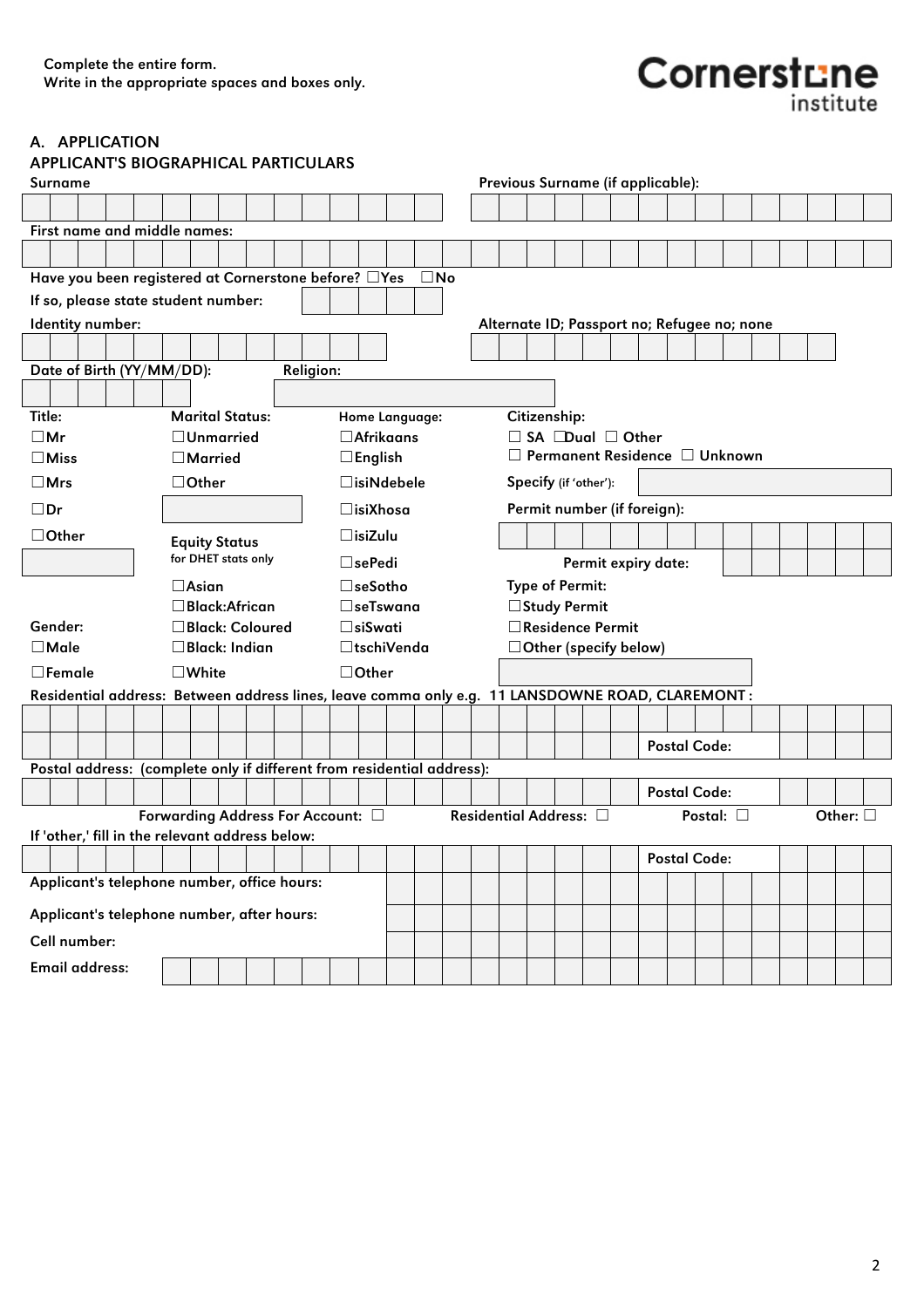#### B. PRELIMINARY REPORT BY PROSPECTIVE STUDENTS

- (a) All applicants must complete this report form personally.
- (b) Applicants who have not yet completed Gr 12 must furnish a copy of their Gr 11 report.
- (c) Applicants who have a tertiary qualification need not complete this section, but must attach a copy of their school-leaving certificate with the application.

#### SCHOOL RECORD

|                | Name of school:                                                                                                                            |           |                                                            |  |                                   |                        |  |  |                          |  |                                                                           |             |        |                             |        |                             |                         |        |                   |  |
|----------------|--------------------------------------------------------------------------------------------------------------------------------------------|-----------|------------------------------------------------------------|--|-----------------------------------|------------------------|--|--|--------------------------|--|---------------------------------------------------------------------------|-------------|--------|-----------------------------|--------|-----------------------------|-------------------------|--------|-------------------|--|
|                |                                                                                                                                            |           |                                                            |  |                                   |                        |  |  |                          |  |                                                                           |             |        |                             |        |                             |                         |        |                   |  |
|                | Address of school:                                                                                                                         |           |                                                            |  |                                   |                        |  |  |                          |  |                                                                           |             |        |                             |        |                             |                         |        |                   |  |
|                |                                                                                                                                            |           |                                                            |  |                                   |                        |  |  |                          |  |                                                                           |             |        |                             |        |                             |                         |        |                   |  |
| Gr 12 year:    |                                                                                                                                            |           | Gr 12 Examination number:                                  |  |                                   |                        |  |  |                          |  |                                                                           |             |        |                             |        | Telephone number of school: |                         |        |                   |  |
|                |                                                                                                                                            |           |                                                            |  |                                   |                        |  |  |                          |  |                                                                           |             |        |                             |        |                             |                         |        |                   |  |
|                | School subjects:                                                                                                                           |           | (For languages, please state whether 1st or 2nd language): |  |                                   |                        |  |  |                          |  |                                                                           |             |        |                             |        |                             |                         |        |                   |  |
|                |                                                                                                                                            |           |                                                            |  |                                   |                        |  |  |                          |  |                                                                           |             |        | Present pupil: Marks end of |        |                             |                         |        |                   |  |
| Year           | Month                                                                                                                                      |           | Office Use                                                 |  |                                   | <b>School Subjects</b> |  |  |                          |  |                                                                           |             | Gr 11  |                             |        |                             | If matriculated already |        |                   |  |
|                |                                                                                                                                            |           |                                                            |  | (if applicable, include HG or SG) |                        |  |  |                          |  | <b>Actual Mark</b>                                                        |             |        |                             | Total  |                             | Symbol                  |        | <b>Office Use</b> |  |
|                |                                                                                                                                            |           |                                                            |  |                                   |                        |  |  |                          |  |                                                                           |             | Out of |                             |        |                             |                         |        |                   |  |
|                |                                                                                                                                            |           |                                                            |  |                                   |                        |  |  |                          |  |                                                                           |             | Out of |                             |        |                             |                         |        |                   |  |
|                |                                                                                                                                            |           |                                                            |  |                                   |                        |  |  |                          |  |                                                                           |             | Out of |                             |        |                             |                         |        |                   |  |
|                |                                                                                                                                            |           |                                                            |  |                                   |                        |  |  |                          |  |                                                                           |             | Out of |                             |        |                             |                         |        |                   |  |
|                |                                                                                                                                            |           |                                                            |  |                                   |                        |  |  |                          |  |                                                                           |             | Out of |                             |        |                             |                         |        |                   |  |
|                |                                                                                                                                            |           |                                                            |  |                                   |                        |  |  |                          |  |                                                                           |             | Out of |                             |        |                             |                         |        |                   |  |
|                |                                                                                                                                            |           |                                                            |  |                                   |                        |  |  |                          |  |                                                                           |             | Out of |                             |        |                             |                         |        |                   |  |
|                |                                                                                                                                            |           |                                                            |  | Total/Aggregate symbol            |                        |  |  |                          |  |                                                                           |             | Out of |                             |        |                             |                         |        |                   |  |
|                | <b>Examination authority:</b>                                                                                                              |           |                                                            |  |                                   |                        |  |  |                          |  | Type of exemption (only if Grade 12 completed):                           |             |        |                             |        |                             |                         |        |                   |  |
|                | □Western Cape<br>□ Northern Cape                                                                                                           |           |                                                            |  |                                   |                        |  |  |                          |  | □National Senior Certificate<br>□NSC with admission to Higher Certificate |             |        |                             |        |                             |                         |        |                   |  |
| $\Box$ Gauteng |                                                                                                                                            |           |                                                            |  |                                   |                        |  |  |                          |  | □NSC with admission to Diploma                                            |             |        |                             |        |                             |                         |        |                   |  |
|                | □Other (Specify)                                                                                                                           |           |                                                            |  |                                   |                        |  |  |                          |  | □NSC with admission to Bachelor's Degree                                  |             |        |                             |        |                             |                         |        |                   |  |
|                |                                                                                                                                            |           |                                                            |  |                                   |                        |  |  |                          |  |                                                                           |             |        |                             |        |                             |                         |        |                   |  |
|                |                                                                                                                                            |           |                                                            |  |                                   |                        |  |  |                          |  | $\Box$ Complete exemption or age exemption                                |             |        |                             |        |                             |                         |        |                   |  |
|                |                                                                                                                                            |           |                                                            |  |                                   |                        |  |  |                          |  | □Senior Certificate without exemption                                     |             |        |                             |        |                             |                         |        |                   |  |
|                | If you have written any supplementary school subject(s) since Grade 12 or intend to do so, state the subject(s)                            |           |                                                            |  |                                   |                        |  |  |                          |  |                                                                           |             |        |                             |        |                             |                         |        |                   |  |
| Year           | Subjects (if applicable, add                                                                                                               | HG or SG) |                                                            |  | Exam Number                       |                        |  |  | <b>Marks</b><br>Received |  |                                                                           | Marks Total |        | %                           | Symbol |                             |                         | Centre |                   |  |
|                |                                                                                                                                            |           |                                                            |  |                                   |                        |  |  |                          |  |                                                                           |             |        |                             |        |                             |                         |        |                   |  |
|                |                                                                                                                                            |           |                                                            |  |                                   |                        |  |  |                          |  |                                                                           |             |        |                             |        |                             |                         |        |                   |  |
|                |                                                                                                                                            |           |                                                            |  |                                   |                        |  |  |                          |  |                                                                           |             |        |                             |        |                             |                         |        |                   |  |
|                | <b>CERTIFICATION</b>                                                                                                                       |           |                                                            |  |                                   |                        |  |  |                          |  |                                                                           |             |        |                             |        |                             |                         |        |                   |  |
|                | This is to certify that the marks and/or symbols furnished in this report form are correct.                                                |           |                                                            |  |                                   |                        |  |  |                          |  |                                                                           |             |        |                             |        |                             |                         |        |                   |  |
|                |                                                                                                                                            |           |                                                            |  |                                   |                        |  |  |                          |  |                                                                           |             |        |                             |        |                             |                         |        |                   |  |
|                | Signed: Principal (Only<br><b>Signed: Applicant:</b><br>$f_{\text{max}}$ account $f_{\text{max}}$ 19 $f_{\text{max}}$ and $f_{\text{max}}$ |           |                                                            |  |                                   |                        |  |  |                          |  |                                                                           |             |        |                             |        |                             |                         |        |                   |  |

**Date:** School stamp and School stamp and School stamp and School stamp and School stamp and School stamp and School stamp and School stamp and School stamp and School stamp and School stamp and School stamp and School sta

for current Gr 12 learners):

(Only for Gr 12 learners):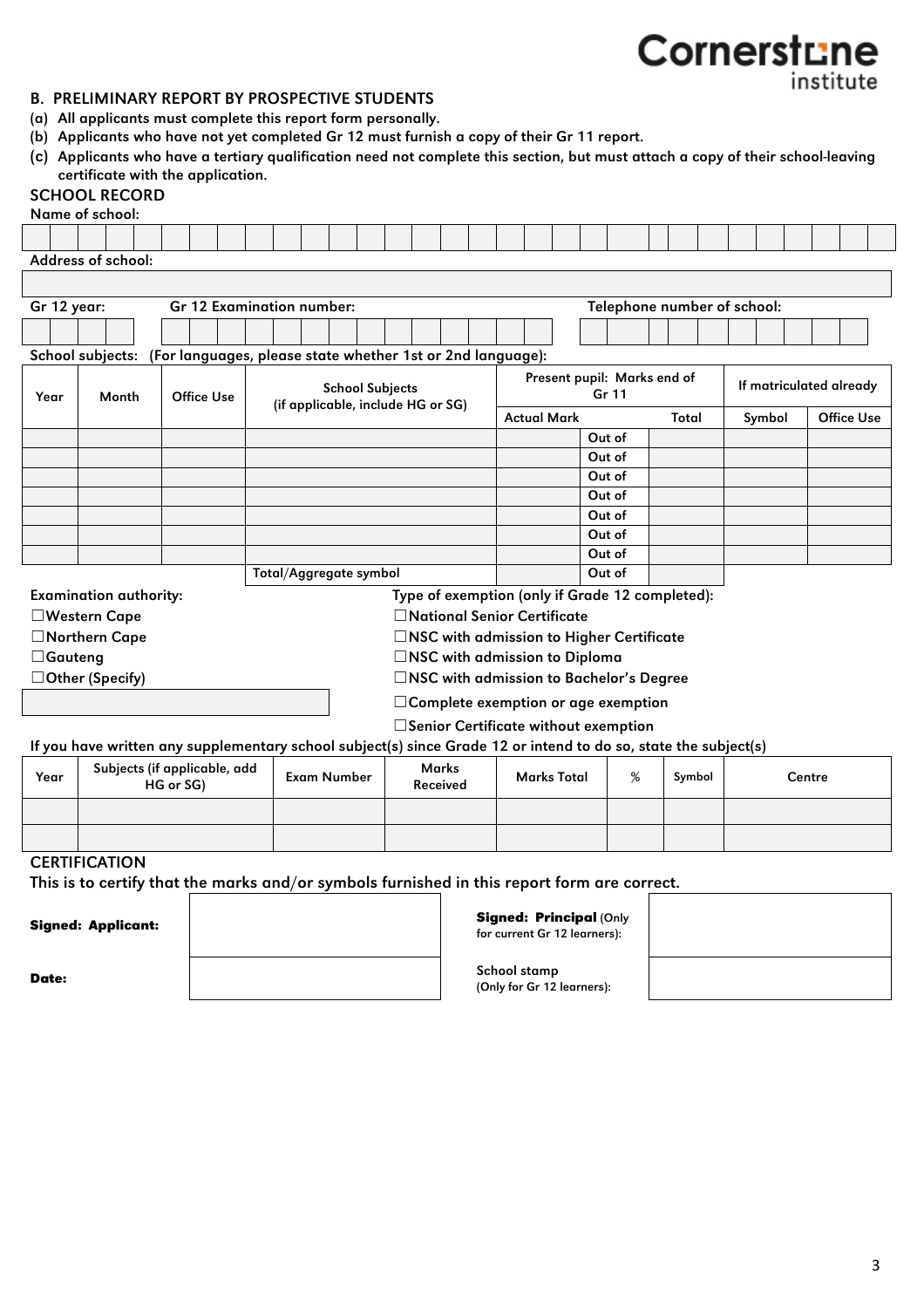#### C. PREVIOUS STUDIES

Give details of your previous studies below:

|      | Period |                                 | Name of                    | Study    | Qualification |
|------|--------|---------------------------------|----------------------------|----------|---------------|
| From | To     | Name of university/college etc. | degree/diploma/certificate | Complete | Attached      |
| Year | Year   |                                 |                            | (yes/no) | (yes/no)      |
|      |        |                                 |                            |          |               |
|      |        |                                 |                            |          |               |
|      |        |                                 |                            |          |               |
|      |        |                                 |                            |          |               |
|      |        |                                 |                            |          |               |

N.B. Applicants who have studied at other tertiary institutions must attach full academic reports and Certificates of Conduct from those institutions, otherwise their applications cannot be considered.

#### D. FINANCES

| Indicate how you plan to finance your education at Cornerstone? Elaborate in the box below:                   |  |                                                                                            |  |         |  |  |  |                    |  |                      |           |  |        |  |  |
|---------------------------------------------------------------------------------------------------------------|--|--------------------------------------------------------------------------------------------|--|---------|--|--|--|--------------------|--|----------------------|-----------|--|--------|--|--|
| $\square$ *Sponsor(s) eg. parent, organisation                                                                |  |                                                                                            |  |         |  |  |  | Letter attached:   |  | $\Box$ Yes $\Box$ No |           |  |        |  |  |
| $\square$ Savings                                                                                             |  |                                                                                            |  |         |  |  |  |                    |  |                      |           |  |        |  |  |
| $\Box$ Church                                                                                                 |  |                                                                                            |  |         |  |  |  |                    |  |                      |           |  |        |  |  |
| □Student Loan                                                                                                 |  |                                                                                            |  |         |  |  |  |                    |  |                      |           |  |        |  |  |
| $\Box$ Credit Card                                                                                            |  |                                                                                            |  |         |  |  |  |                    |  |                      |           |  |        |  |  |
| $\Box$ Other (Specify in box below)                                                                           |  |                                                                                            |  |         |  |  |  |                    |  |                      |           |  |        |  |  |
|                                                                                                               |  |                                                                                            |  |         |  |  |  |                    |  |                      |           |  |        |  |  |
| *If sponsored, please include a letter by your sponsor, stating the amount and regularity of the sponsorship. |  |                                                                                            |  |         |  |  |  |                    |  |                      |           |  |        |  |  |
| Complete this section only if you are not paying for your studies yourself:                                   |  |                                                                                            |  |         |  |  |  |                    |  |                      |           |  |        |  |  |
| Sponsor's surname:                                                                                            |  |                                                                                            |  |         |  |  |  |                    |  |                      | Initials: |  | Title: |  |  |
|                                                                                                               |  |                                                                                            |  |         |  |  |  |                    |  |                      |           |  |        |  |  |
|                                                                                                               |  |                                                                                            |  |         |  |  |  |                    |  |                      |           |  |        |  |  |
| Address:                                                                                                      |  |                                                                                            |  |         |  |  |  |                    |  |                      |           |  |        |  |  |
|                                                                                                               |  |                                                                                            |  |         |  |  |  |                    |  |                      |           |  |        |  |  |
|                                                                                                               |  |                                                                                            |  | Postal: |  |  |  | Home telephone no: |  |                      |           |  |        |  |  |
|                                                                                                               |  |                                                                                            |  |         |  |  |  |                    |  |                      |           |  |        |  |  |
| <b>Work Address:</b>                                                                                          |  |                                                                                            |  |         |  |  |  |                    |  |                      |           |  |        |  |  |
|                                                                                                               |  |                                                                                            |  |         |  |  |  |                    |  |                      |           |  |        |  |  |
|                                                                                                               |  |                                                                                            |  | Postal: |  |  |  | Cell no:           |  |                      |           |  |        |  |  |
| Sponsoring Organisation / Relationship to Sponsor:                                                            |  |                                                                                            |  |         |  |  |  |                    |  |                      |           |  |        |  |  |
|                                                                                                               |  |                                                                                            |  |         |  |  |  |                    |  |                      |           |  |        |  |  |
|                                                                                                               |  |                                                                                            |  |         |  |  |  |                    |  |                      |           |  |        |  |  |
| <b>Email address of Sponsor:</b>                                                                              |  |                                                                                            |  |         |  |  |  |                    |  |                      |           |  |        |  |  |
|                                                                                                               |  |                                                                                            |  |         |  |  |  |                    |  |                      |           |  |        |  |  |
| ٠                                                                                                             |  | Do note that a registration fee and financial proof of ability to pay fees is required for |  |         |  |  |  |                    |  |                      |           |  |        |  |  |
|                                                                                                               |  |                                                                                            |  |         |  |  |  |                    |  |                      |           |  |        |  |  |

registration.

• Foreign students are required to pay 60% of the annual tuition fee upfront.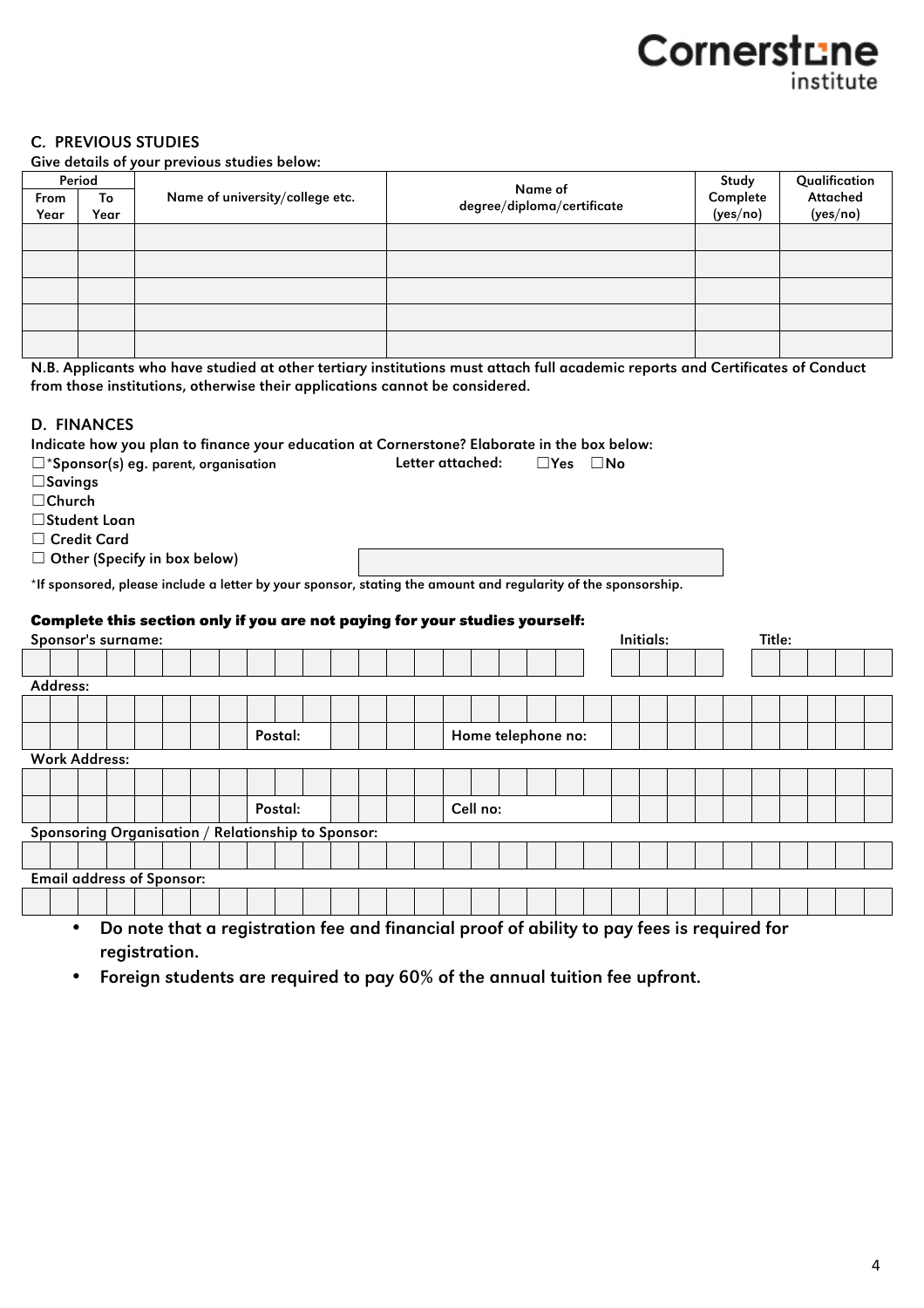#### E. PERMANENT RESIDENTIAL ADDRESS OF NEXT OF KIN\FRIEND (in case of emergency)

#### Title, initials and surname:

|  | <b>Residential address:</b> |  |  |  |         |  |  |  |  |                    |  |  |  |  |  |  |
|--|-----------------------------|--|--|--|---------|--|--|--|--|--------------------|--|--|--|--|--|--|
|  |                             |  |  |  |         |  |  |  |  |                    |  |  |  |  |  |  |
|  |                             |  |  |  | Postal: |  |  |  |  | Home telephone no: |  |  |  |  |  |  |

#### F. GENERAL INFORMATION

#### MEDICAL

| Are you in a good state of physical health? If not, or if you are under a doctor's care or are receiving | $\square$ Yes $\square$ No |  |
|----------------------------------------------------------------------------------------------------------|----------------------------|--|
| medication, PLEASE ATTACH SEPARATE STATEMENT FURNISHING DETAILS.                                         |                            |  |
| Do you have any physical or psychological impairments or handicaps which may affect ability to           | $\Box Y$ es $\Box$ No      |  |
| complete your studies at Cornerstone? PLEASE ATTACH SEPARATE STATEMENT                                   |                            |  |
| Please indicate (good, average, poor)and elaborate on your ability/ disability status:                   |                            |  |

| Sight (even with glasses)                | Physical (moving/standing) |
|------------------------------------------|----------------------------|
| Hearing (even with a hearing aid)        | Intellectual               |
| <b>Communication (talking/listening)</b> | Emotional                  |
| Other                                    | None                       |

#### EMPLOYMENT

List in chronological order any position of employment you have held:

| Date position held | Type of work | Employer |
|--------------------|--------------|----------|
|                    |              |          |
|                    |              |          |
|                    |              |          |
|                    |              |          |

#### **Will you be studying while you work? □Yes □No**

#### **ACTIVITIES**

To reflect important activities in which you are involved, complete the following:

(a) Societies, sport etc.:

(b) Any leadership roles in the Church and the community:

(c) What are your special interests, abilities and pastimes: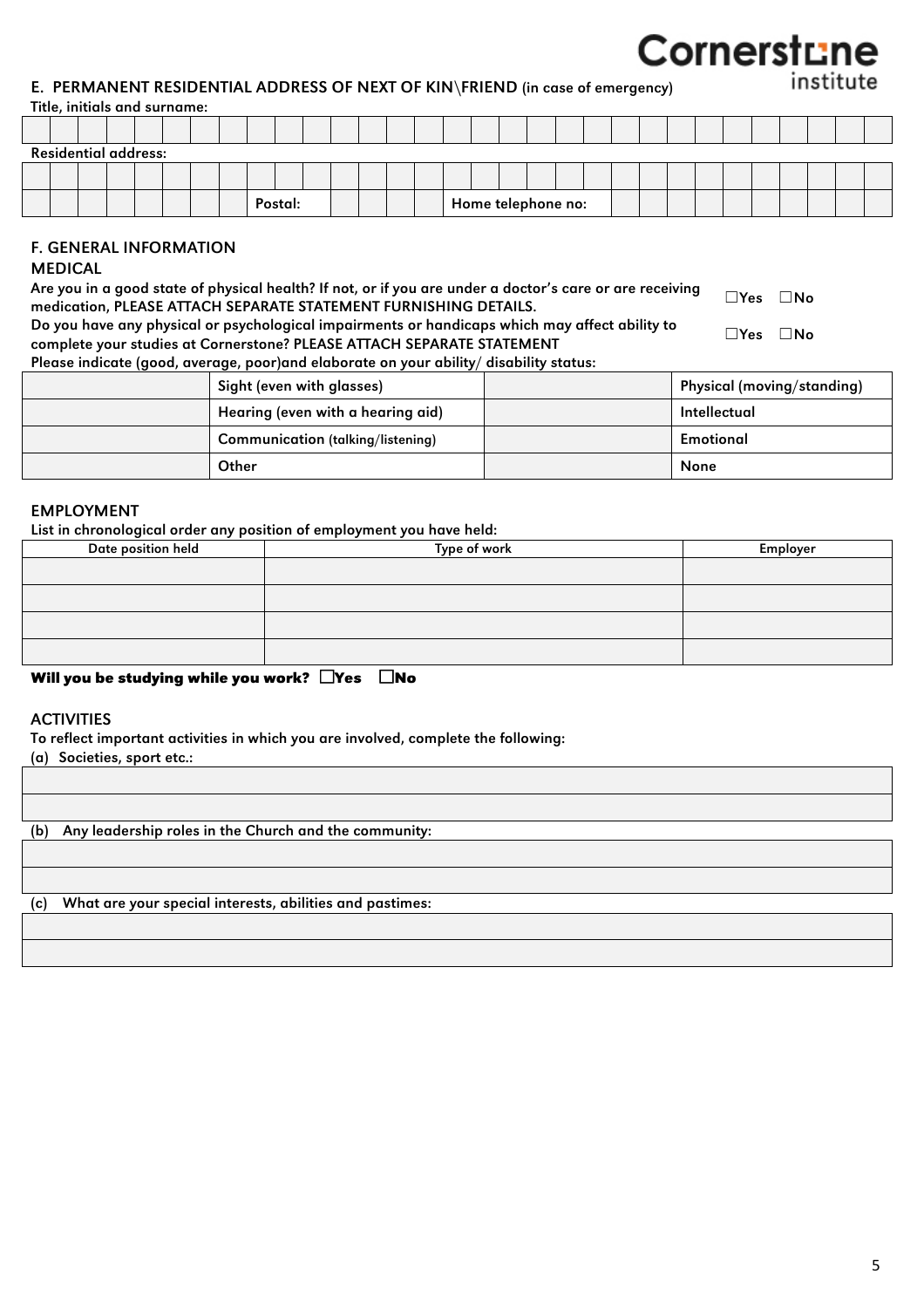#### PERSONAL STATEMENT

Please answer the following questions:

1. Why do you seek admission to Cornerstone?

2. What experiences, interests, hobbies and activities have had a significant affect upon your life?

3. What are your personal goals and aspirations?

4. What occupation do you hope to pursue?

#### G. REFERENCE

Please provide the contact details of a referee whom may be contacted to comment on your academic and/or professional performance e.g. educator, minister of religion. Please give details of your referee below:

| Referee's name:       |  |  |  |         |  |  |  |  |                     |  |  |  |  |  |  |  |  |  |  |  |                     |  |  |  |  |  |  |
|-----------------------|--|--|--|---------|--|--|--|--|---------------------|--|--|--|--|--|--|--|--|--|--|--|---------------------|--|--|--|--|--|--|
| Address:              |  |  |  |         |  |  |  |  |                     |  |  |  |  |  |  |  |  |  |  |  |                     |  |  |  |  |  |  |
|                       |  |  |  |         |  |  |  |  |                     |  |  |  |  |  |  |  |  |  |  |  |                     |  |  |  |  |  |  |
|                       |  |  |  |         |  |  |  |  |                     |  |  |  |  |  |  |  |  |  |  |  | <b>Postal Code:</b> |  |  |  |  |  |  |
| Telephone number:     |  |  |  |         |  |  |  |  |                     |  |  |  |  |  |  |  |  |  |  |  |                     |  |  |  |  |  |  |
|                       |  |  |  |         |  |  |  |  |                     |  |  |  |  |  |  |  |  |  |  |  |                     |  |  |  |  |  |  |
| <b>Dialling Code:</b> |  |  |  | Number: |  |  |  |  | <b>Cell Number:</b> |  |  |  |  |  |  |  |  |  |  |  |                     |  |  |  |  |  |  |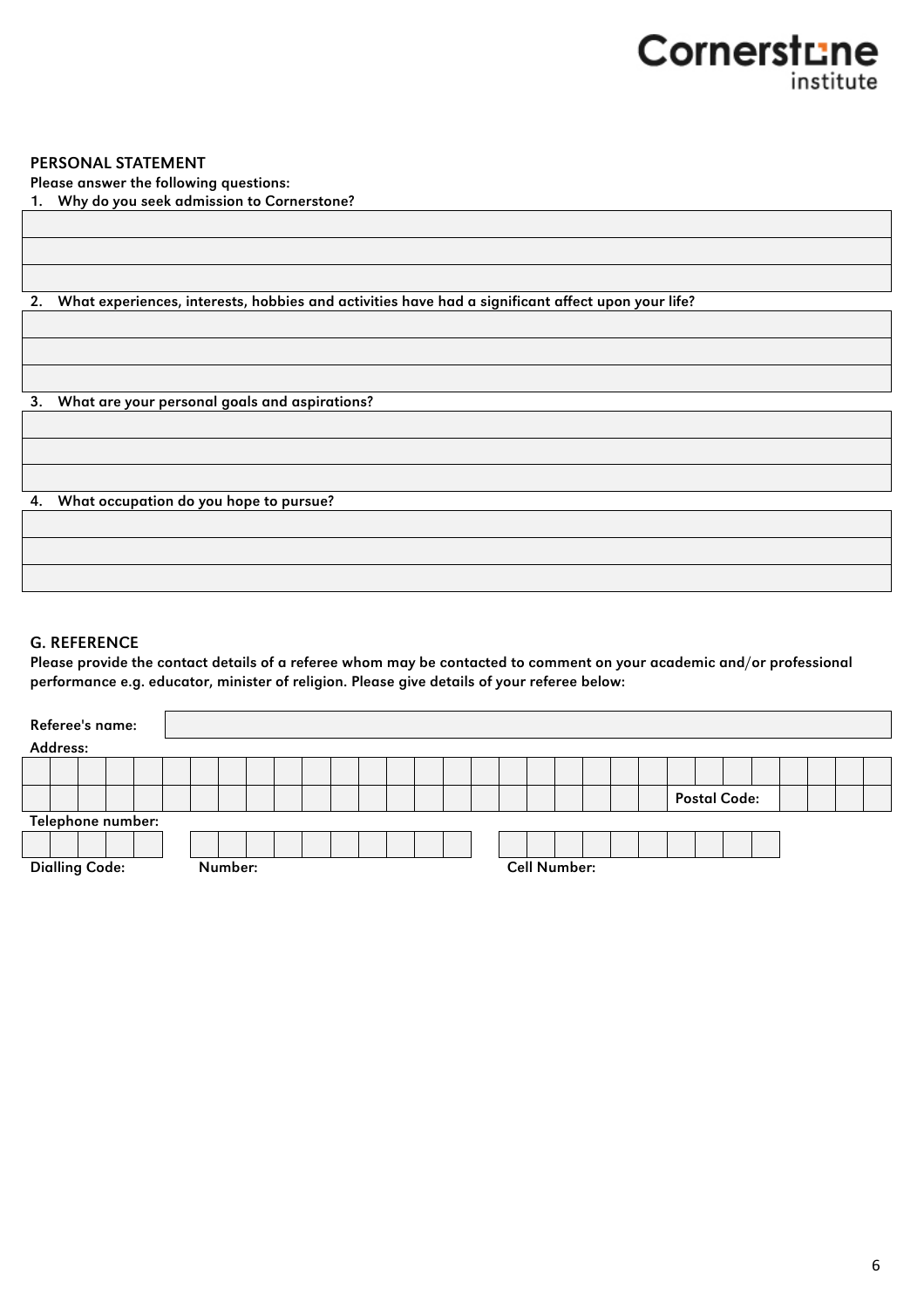#### H. STATISTICAL INFORMATION

The information requested is used for statistical purposes only. It will not be used to determine eligibility for admission.

- ☐ Current Cornerstone student (please specify below) ☐ Cornerstone Presentation
- ☐ Past Cornerstone (CEBI) student (please specify below) ☐ Cornerstone advert
- 
- $\Box$  Cornerstone staff member  $\Box$  Other (please specify below)
- 
- 
- (please specify below)
- 
- (please specify below)
- (please specify below)
- ☐ Flyer ☐ Internet

#### I. AGREEMENT

#### DECLARATION BY APPLICANT (or PARENT/GUARDIAN)

#### (If applicant is under the age of 18, a parent or guardian would need to sign)

#### I hereby declare

- 1. that the particulars furnished by me in this application form are true and correct;
- 2. that I fully understand that Cornerstone is entitled to cancel my registration immediately, should it become apparent that any of the particulars furnished in this application form are untrue or incorrect;
- 3. that I undertake not to bring any claim, of whatever kind against Cornerstone or any employee of Cornerstone nor in any way whatever to hold Cornerstone liable for any damage or loss whatever which I may incur or suffer personally or in property of mine and which directly or indirectly arises from my participation during my period of study at Cornerstone in any activity, of whatever kind, having to do with my studies or training or with sport or recreation of whatever kind, however such damage or loss may come about, and that I will take responsibility for participation in any Cornerstone Institute activity and will accept the risk attached thereto;
- 4. that I authorise Cornerstone in the event of my requiring urgent medical treatment to get appropriate medical assistance and that I accept responsibility for the payment of the costs thus incurred;
- 5. that I undertake to pay punctually all such registration, tuition, and other fees as Cornerstone may from time to time charge during the years for which I register as a student of Cornerstone;
- 6. that I furthermore undertake to cover all legal costs incurred by Cornerstone in the event of my failure to discharge any duty relating to the payment mentioned in (5) above.
- 7. I have read and agree to adhere to the Cornerstone vision, values and student conduct as specified in the Student Handbook on the Cornerstone website
- 8. Cornerstone may report to my parents or legal guardian and/or the person responsible for fee payment details of my academic progress.
- 9. I accept that I am responsible for updating my personal details and will notify Cornerstone of any changes.
- 10. I accept, agree and understand that Cornerstone may keep and process data and documents in electronic format, including data supplied by me in this application form;
- 11. Cornerstone may use and transfer such data and use such documents in electronic or other formats for Cornerstone purposes including submission of data for the National Learner Record Database as required by the Department of Higher Education and Training;
- 12. Cornerstone has the right to cancel a programme, without prior warning, if circumstances arise that prevent the institution from offering that programme. If the student has registered and paid for the programme, he/she will receive a full refund.

| Signature of applicant   |       |
|--------------------------|-------|
| (or parent or guardian): | Date: |